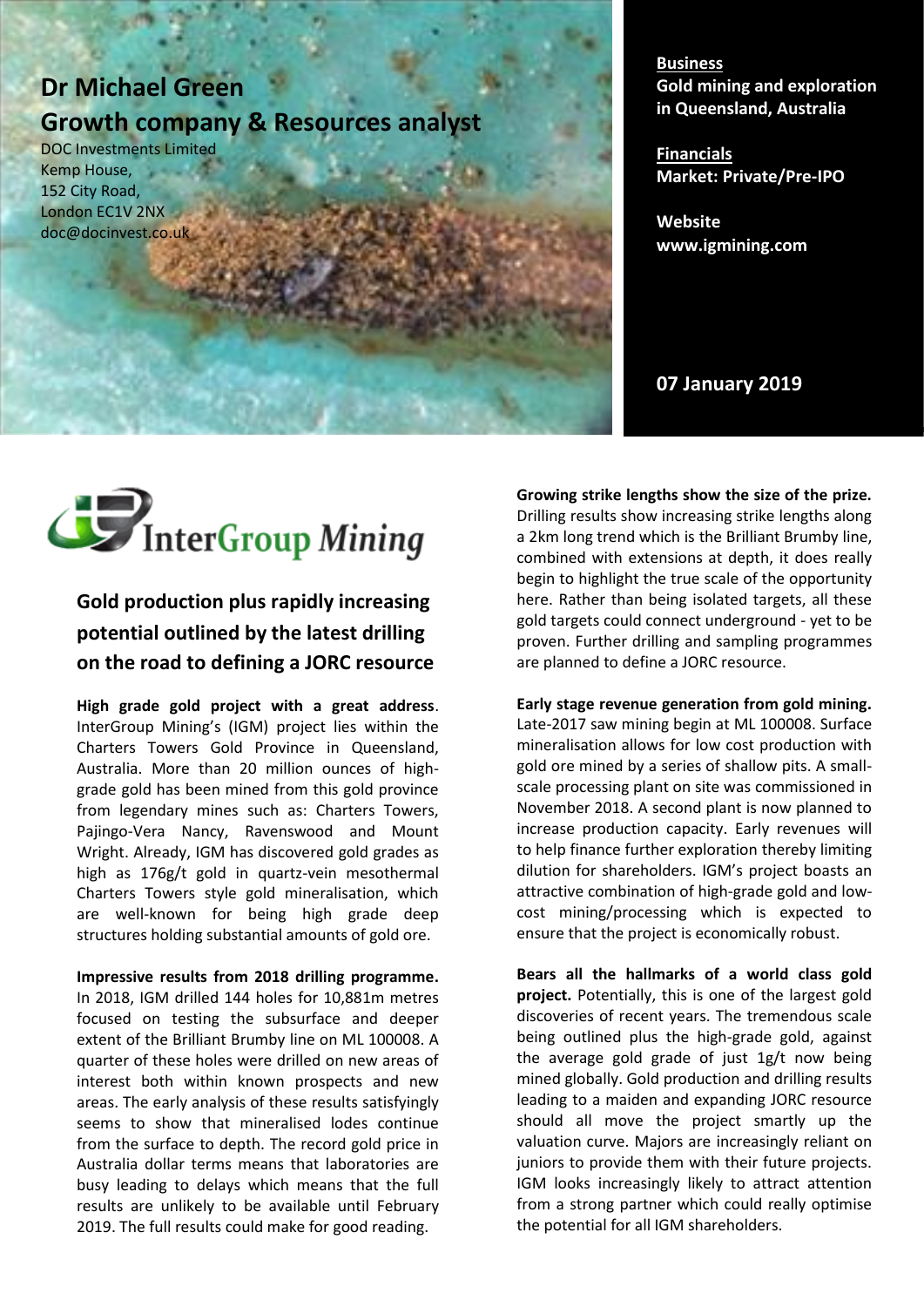# *>200km² of highly prospective ground*

*144-hole drilling programme totalling 10,881m*

*Proved that gold mineralisation extends to depth*

**Page 2 of 7**

# **INTRODUCTION**

InterGroup Mining (IGM) has 100%-stake in an impressive major gold exploration project in Northern Queensland which is lies with an underexplored area within the well-known Charters Towers Gold Province.

Gold production from the Charters Towers Gold Province has totalled more than 20 million ounces from: mines in the Charters Towers area (7.1Moz), Pajingo-Vera Nancy (3.8Moz), Ravenswood (3.1Moz), Mount Wright (1Moz), Mount Leyshon (3.5Moz), Mt Carlton (1.4Moz) and Wirrelie (1Moz).

IGM's project consists of a mining lease (ML 100008 - 179.6 hectares) which contains the historic gold mines at Brilliant Brumby and Surprise; plus four Exploration Permits for Minerals (EPM) totalling more than 200km² of highly prospective ground. These are Brumby (EPM 18419 - 42km²), Spear (EPM 25299 - 84km²), Oaky Creek (EPM 26366 - 39km²) and Colts (EPM 25431 - 42km²).

The geology is dominated by granites and so far, most of the target areas that have been discovered seem to lie along linear geological structures which are favourable locations for gold mineralisation. The main targets in the project area are gold mineralisation in veins and stockwork which are mineral deposits formed by a network of veinlets in random directions.

# **THE 2018 EXPLORATION PROGRAM**

During 2018, an extensive exploration program was carried out on the Brumby Project. Early on in the year, a mapping and rock chip sampling programme successfully led to the identification of new areas of interest within both the known prospects and also within some brand-new prospects which includes: Hirama Reef, High Ridge North, Stallion, Python and Brumby South. Late-August 2018 saw the commencement of Reverse Circulation (RC) drilling programme to test these targets.



*Prospects drilled in the 2018 RC drilling programme*

The 2018 drilling programme was designed to gain a better understanding of the gold potential at depth along with testing targets that had shown up in initial trials using Ground Penetrating Radar (GPR). Certainly, it was hoped that the programme would confirm earlier results which had shown significant gold deposits across a wide range of targets such as: Brilliant Brumby, Oakey Creek, Brandy Creek, High Ridge and The Worm.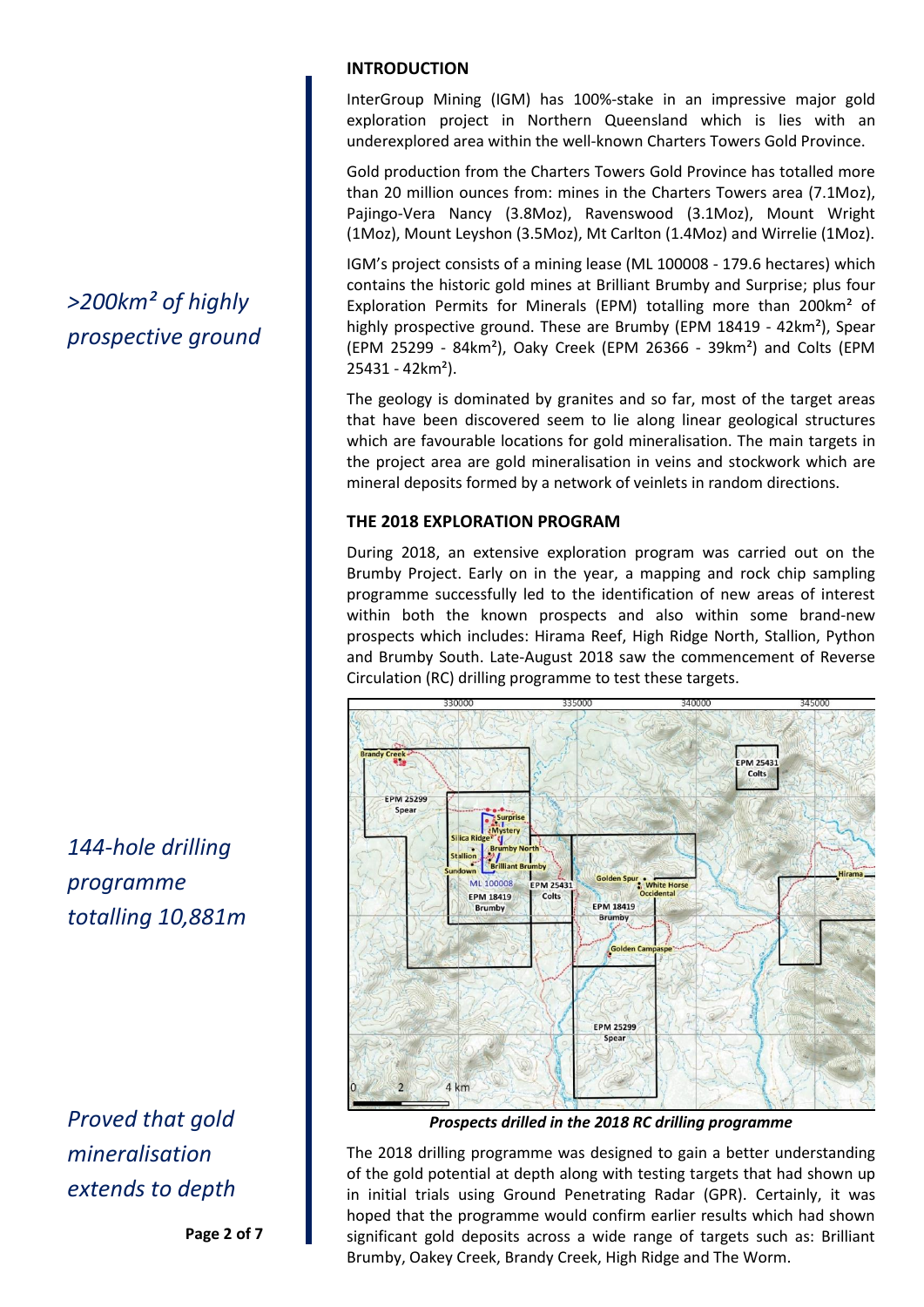# *144 holes for a total of 10,881m*

# *2km long trend*

# *53.85g/t gold*

**Page 3 of 7**

#### **DRILLING RESULTS**

By the end of 2018, 144 holes had been completed for a total of 10,881 metres. The principle focus was on the testing the subsurface and deeper extension of the Brilliant Brumby line on ML 100008. In all, a quarter of the holes were drilled outside of ML 10008 in EPM 18419 at Stallion, Sundown High Ridge and Golden Compaspe and in EPM 25299 at Brandy Creek.

#### **Brumby ML 100008**

So far, 107 RC holes have been completed for 7,515m in Brumby ML 100008. With further results awaited, the main highlights so far have come from Surprise, Brilliant Brumby and Brumby North.

At Surprise, the drilling has successfully discovered anomalous gold mineralisation down dip of the main workings which also serves to extend the known mineralisation along strike.



Visible gold in chips has been discovered by drilling south of the main Brilliant Brumby workings. Whilst, drilling to the north of these workings resulted in anomalous mineralisation being intersected by BBRC072 (16m @ **7.3g/t** Au from 72m, including – 1m @ **53.85g/t** Au, 29.7g/t Ag, 0.09% Pb, 0.0% Zn from 76m and 4m @ **2.85g/t** Au from 81m).

**Long section of Brilliant Brumby &**  drilling along strike. Previous drilling here intersected 1m @ **71.7g/t** gold from 66m (BBRC039A), which represents the highest grade discovered so Whilst at Brumby North, further anomalous results were returned from far by drilling over the project area.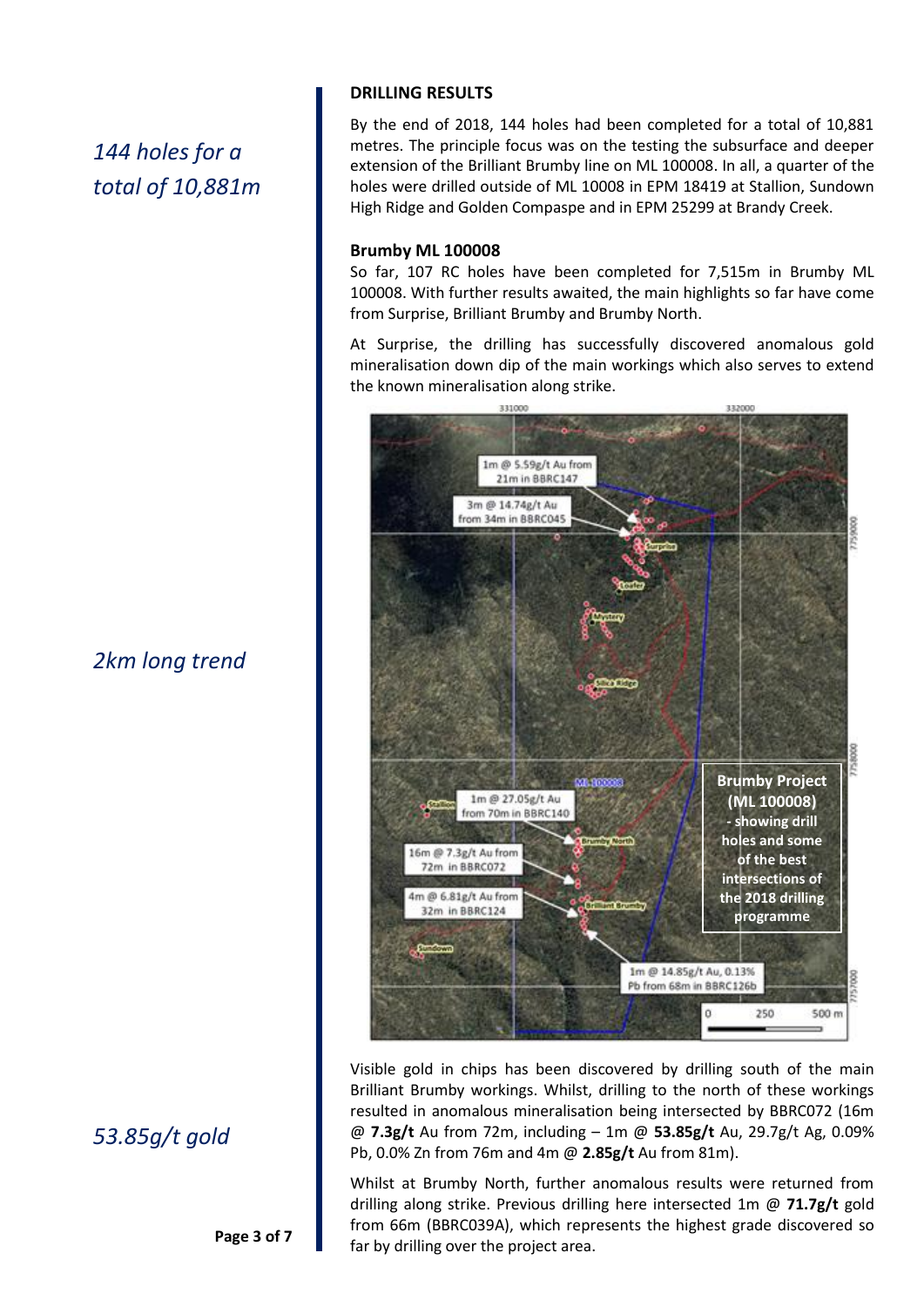# *Big similarities with the Brilliant Brumby line*

*27.09g/t gold*

*Historic gold mines producing at grades of 51g/t and 26g/t*

# **Spear EPM 25299**

Brandy Creek saw a total of 21 RC holes drilled for 2,203.5m, where the drilling pattern was designed to investigate the extent of the mapped historical workings and mineralised quartz veins. Although the team is waiting on the results from the deeper drilling, those already in seem to show big similarities with the Brilliant Brumby line within ML 100008.

| <b>RC Hole</b>               | Best intersections from 2018 drilling in Spear EPM 25299          |  |
|------------------------------|-------------------------------------------------------------------|--|
| <b>Brandy Creek Prospect</b> |                                                                   |  |
| BBRC103                      | 1m @ 11.4g/t Au, 20.4g/t Ag from 8m                               |  |
| BBRC104                      | 14m @ 2.98g/t Au from 76m including 2m @ 11.3g/t Au from 86m      |  |
| <b>BBRC105</b>               | 12m @ 2.6g/t Au from 29m including 3m @ 5.4g/t Au from 37m        |  |
| <b>BBRC106</b>               | 1m @ 6.17g/t Au from 9m                                           |  |
| <b>BBRC165</b>               | 4m @ 2.65g/t Au from 40m including 1m @ 4.95g/t Au, 0.25% Pb from |  |
|                              | 40 <sub>m</sub>                                                   |  |
| <b>BBRC167</b>               | 2m @ 27.09g/t Au from 80m including 1m @ 47g/t Au, 31.1g/t Ag,    |  |
|                              | 0.71% Pb from 81m                                                 |  |
| BBRC168                      | 1m @ 7.63g/t Au, 0.18% Pb, 0.2% Zn from 58m                       |  |

# **Brilliant Brumby EPM 18419**

In EPM 18419, outside ML 100008, the Golden Campaspe, High Ridge and Stallion Prospects were drilled. Golden Campaspe saw three holes, for 156m which were planned to target historical workings for quartz veins with gold mineralisation. These drill holes identified multiple quartz veins with associated trace pyrite and rare galena.

| <b>RC Hole</b>                  | Best intersections from 2018 drilling in Brilliant Brumby EPM 18419 |  |
|---------------------------------|---------------------------------------------------------------------|--|
| <b>Golden Campaspe Prospect</b> |                                                                     |  |
| <b>BBRC136</b>                  | 1m @ 1.08g/t Au from 14m, 1m @ 1.25g/t Au from 17m and 1m @         |  |
|                                 | 5.2g/t Au from 25m in (BBRC136)                                     |  |
| <b>High Ridge Prospect</b>      |                                                                     |  |
| BBRC176                         | 2m @ 9.41g/t Au from 22m including 1m @ 14.3g/t Au from 22m         |  |
| <b>BBRC181</b>                  | 1m @ $1.56g/t$ Au from 41m                                          |  |
| <b>Stallion Prospect</b>        |                                                                     |  |
| BBRC128                         | 1m @ 0.66g/t Au from 20m and 2m @ 0.55g/t Au from 37m               |  |

**Google image** Drilling at High Ridge was planned to target the extent of the multiple workings at Golden Spur, Occidental and White Horse. At the year-end, this programme was still in progress with a total of 8 holes for 779m already drilled, which intersected large quartz veins with pyrite and galena. Whilst, the 2 holes (89m) drilled at Stallion intersected thick quartz veins which are associated with shallow historical workings.

# **COMMENT ON DRILLING RESULTS**

The record gold price in Australia dollar terms means that laboratories are busy which is leading to delays in assays carried out on the drill intersections. So, the full results are unlikely to be available until February 2019. There are three very obvious points looking at the early drilling results.

# **High grade gold**

Results that have already come in have continued to show impressive gold grades at many of the prospects widely spread out across the project area. These grades are substantially above the 1g/t which is the average mined around the world these days, whilst historic gold mines in the project area have produced at grades of 51g/t and 26g/t. These are just the sort of grades that have shown up in exploration work.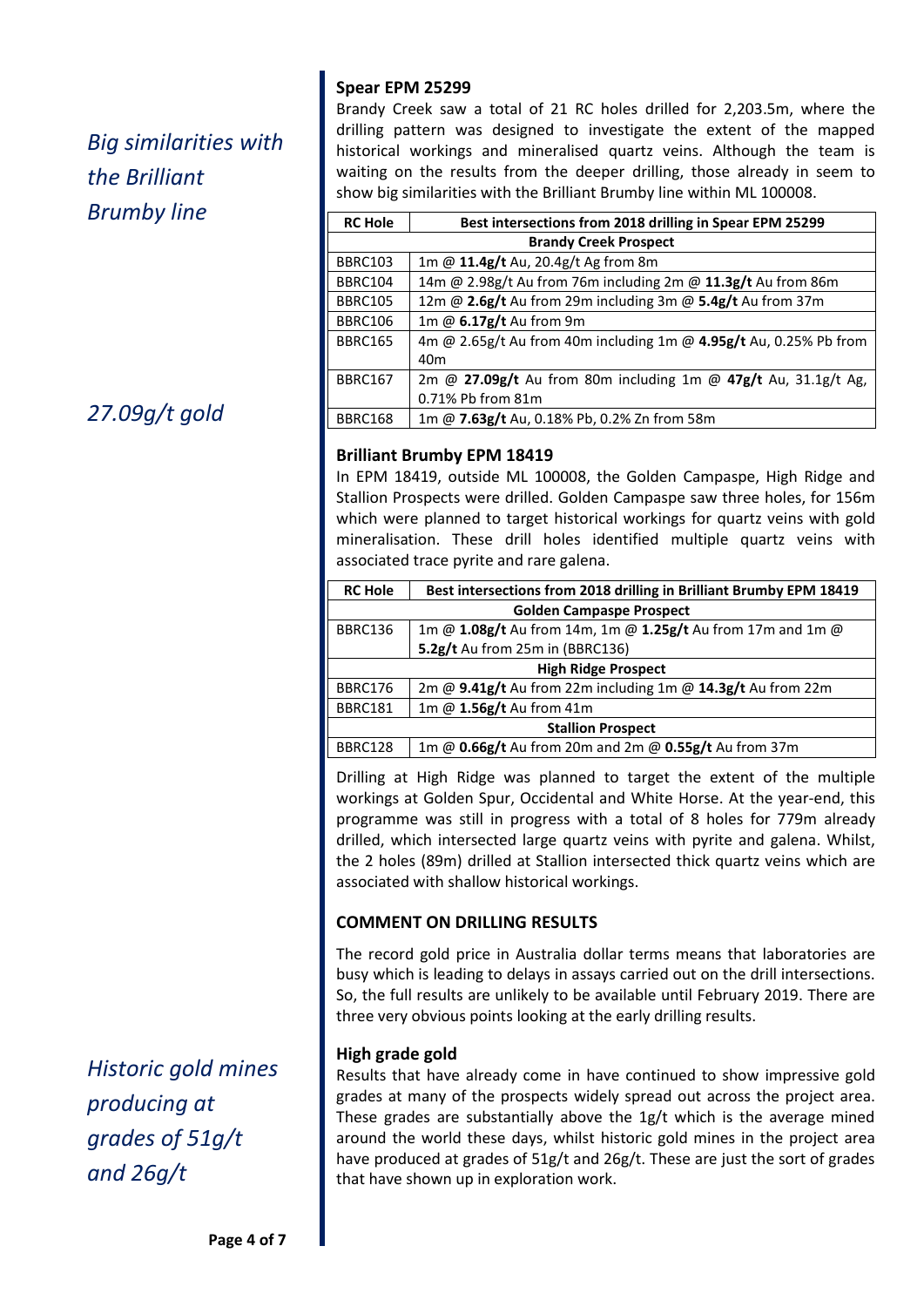# *Tremendous size & continuation at depth*

*Define a JORC resource*

# **Mesothermal**

Results that have so far been released are highly impressive with drilling having successfully intersected massive quartz veining and minor sulphides (including pyrite and galena). There are good gold grades and widths which clearly show that gold mineralisation lodes extend from the surface to depth at a number of prospects. This is very good news as such results are consistent with the structures being Mesothermal in origin, which are wellknown for their tremendous size and continuation at depth.

## **Increasing strike lengths**

The true scale of the potential strike lengths at the various prospects along a prominent 2km long trend is now becoming apparent. In the south, there is Brilliant Brumby (280m) and Brumby North (200m) which are suspected to be joined up, which would add another 50m for a 500m overall strike length.

To the north, there is a potential strike length of Surprise (150m), Loafer (80m), Mystery (200m), Mystery East (50m) and Silica Ridge (100m), which equates to close on 600m. These strike lengths are highly conservative and so could be much longer. Interestingly enough, recent results received from Brandy Creek indicate that this area is similar to the Brilliant Brumby line.

## **Full report**

The full report on the extensive drilling programme is expected to confirm the impressive results that have been received to date. The expected highlights in the results that are eagerly awaited look likely to come from Brilliant Brumby and Brandy Creek. At Brilliant Brumby, results are awaited from the deep drilling (150m+) which intersected wide quartz veins and associated alteration. There are also results to come from the deeper drilling at Brandy Creek. Once the full report has been received, I look forward to being able to provide investors with further analysis.

Future mining is planned by a series of shallow open pit gold mines feeding a central mill. 3D modelling of earlier exploration results has led geologists to identify a growing number of these shallow gold mining targets to a depth of 120m, but now there is growing evidence that these gold lodes extend to a much greater depth. Certainly, exploration work is continuing to provide more and more evidence of the potential serious scale of this project coupled with the high gold grades which are continuing to be discovered.

Rather than being isolated targets, all these gold targets could connect underground, although this has yet to be proved. Further drilling and sampling programmes are planned to define a JORC resource.

# **GROUND PENETRATING RADAR**

TerraVision has been trialling GPR on a number of prospects to see if the technology could highlight quartz veining from the surrounding granite rocks. GPR is a ground-scanning process which can rapidly investigate the presence of minerals resources and geological features up to 250m deep. Information on prospective areas is gained in a highly cost effectively and in real time, allowing exploration dollars to be spent with the greatest impact.

GPR is based on sending ultra-wide band electromagnetic pulses into the subsurface to measure a material's ability to absorb electrical energy (dielectric permittivity). Positive initial results have shown that GPR has been able to identify some quartz veins and associated alteration. Analysis is ongoing which includes an assessment of the recent drilling results to properly judge the suitably of GPR for this deposit style.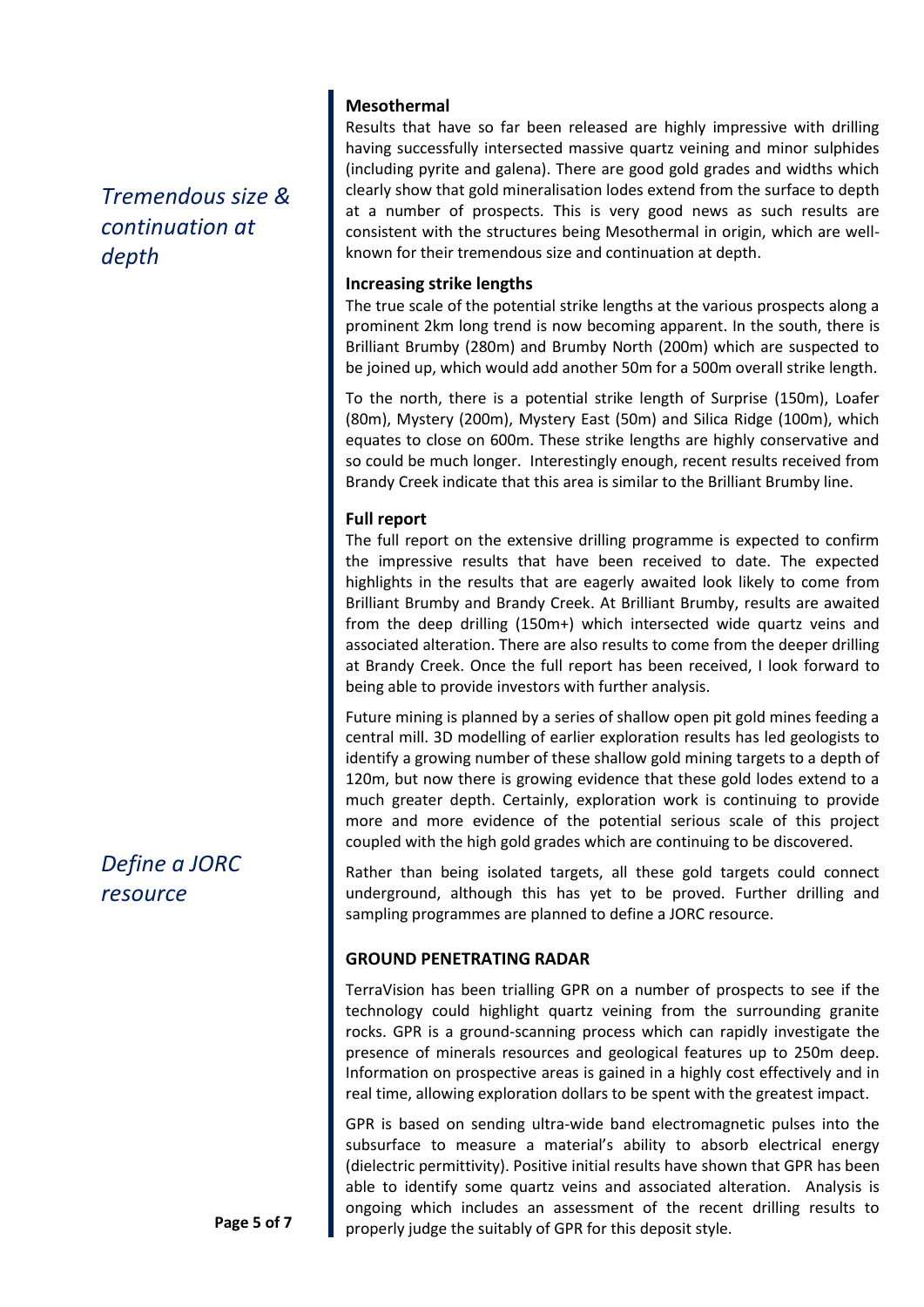# *Gold production*

*Dramatically reduce processing costs*

*Processing plant onsite with a second planned* 

## **MINING & PROCESSING**

Already the management has taken the decision to commence gold production which is expected to allow for early stage revenue generation. The current focus is on gold production in the Brilliant Brumby lease. During the course of 2018, IGM has continued mining quartz veins using excavators and stockpiled material from Surprise, Mystery, Silica Ridge and Brumby North. This material has been screened and crushed to provide the correct size fraction to feed the processing plant.



*Screening at Brumby North (ML 100008)*

Surface mineralisation allows for low cost production with gold ore being mined by a series of shallow pits. Whilst the processing is fairly straightforward using gravity separation. Good process has been made with mining and processing over the past 12 months.

Recently, samples from the stockpile have been sent to TOMRA Sorting, a leading provider of sensor-based sorting systems for the mining industry. Results from the initial trials have shown extremely encouraging results from laser separation, with the technology seemingly able to discard 90% of the granitic waste from the sample. This technology could serve to dramatically reduce processing costs moving ahead.



*Brilliant Brumby Processing Plant*

November 2018 saw the commissioning of a small-scale processing plant on site, and first gold has been produced. This plant includes a hammer mill and screen leading to a gravity concentrator and Gemeni table. Trials are being conducted with positive results from the gold table. A second plant is planned to be ordered to increase production capacity.



*Gemeni Table in the gold room and gold concentrate produced*